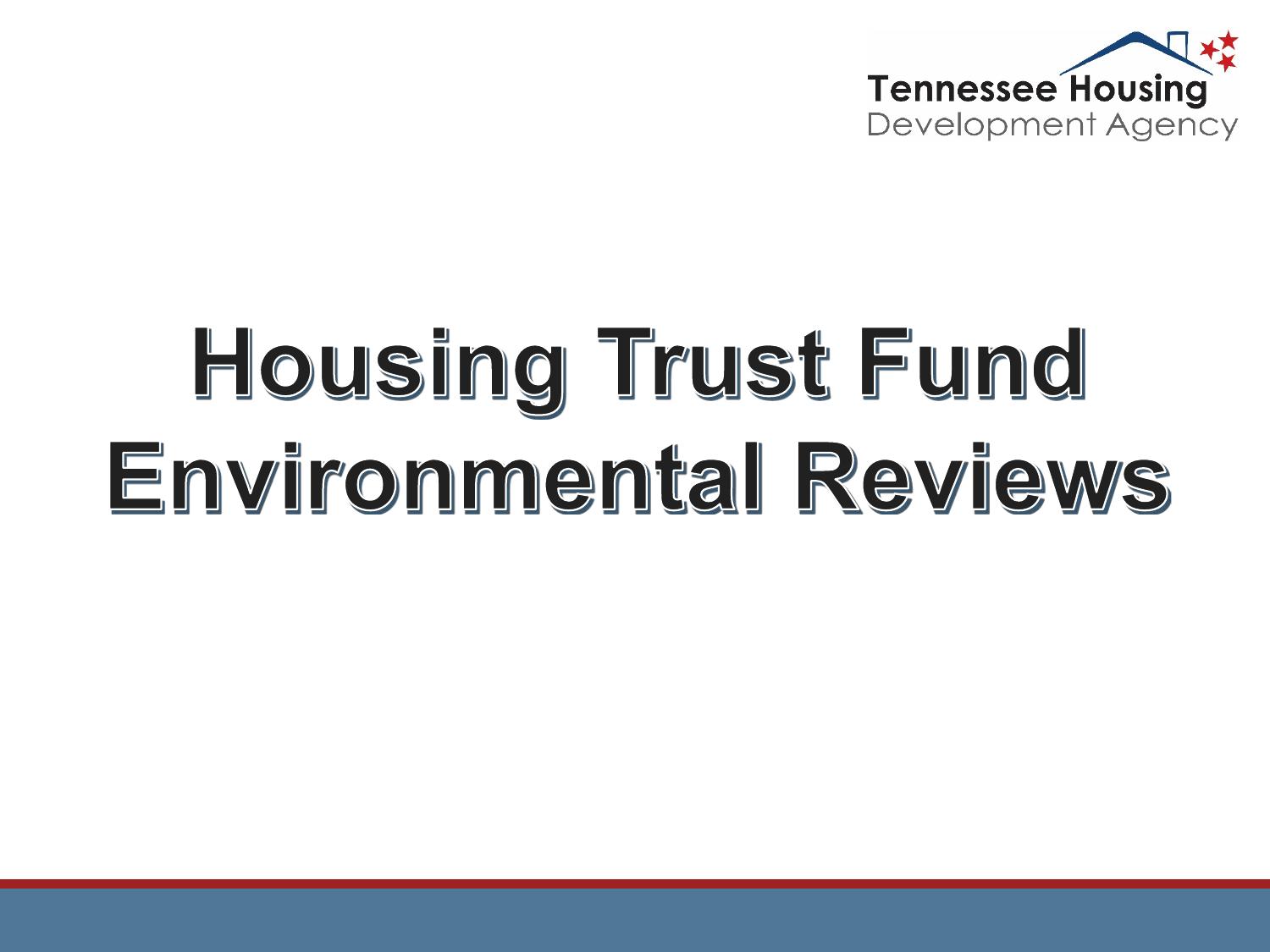

#### **NHTF Environmental Reviews**

**They are different from Part 58 …**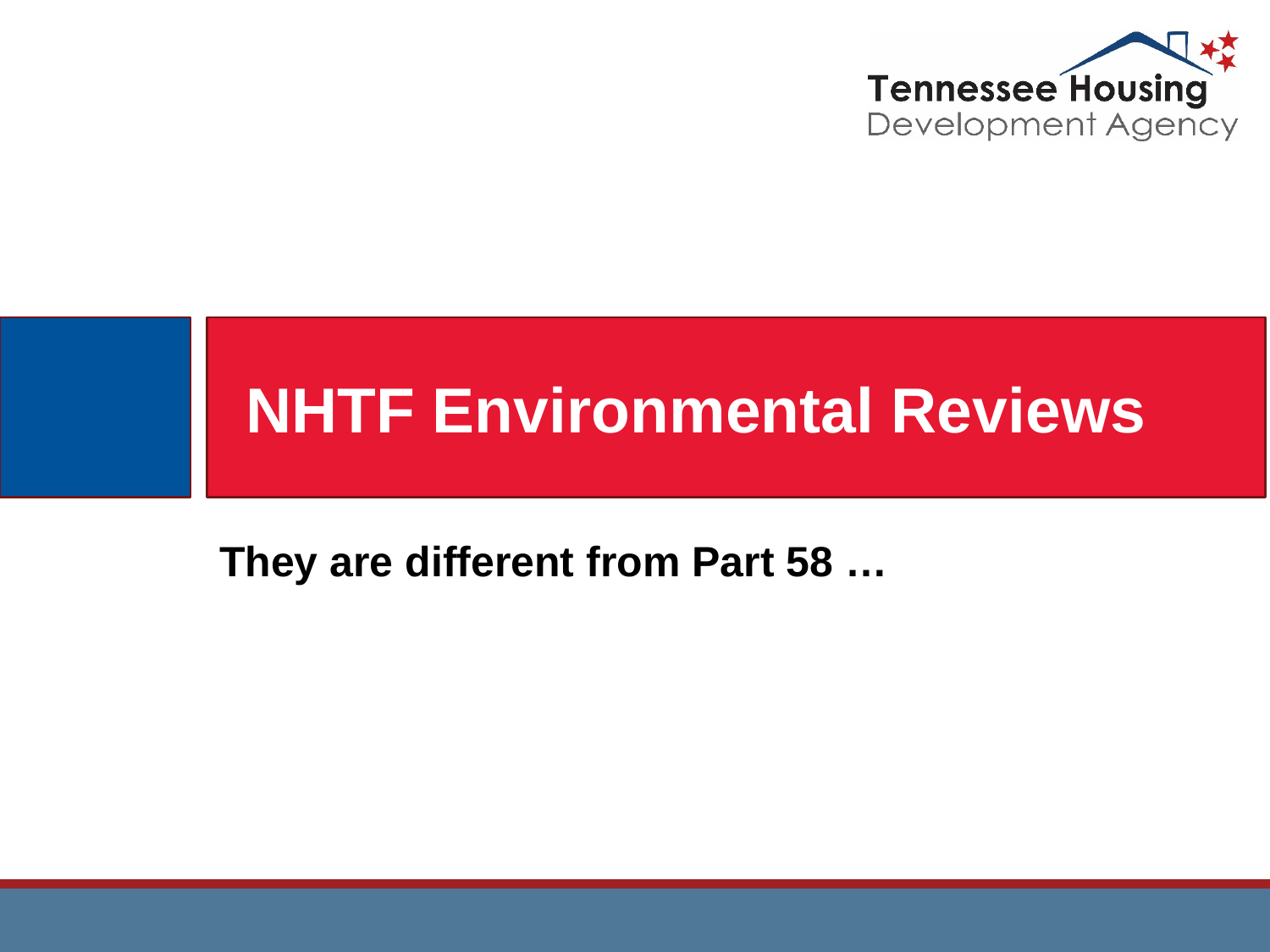

### NHTF Environmental Provisions

#### **New Construction**

#### **24 CFR § 93.301 (f) (1)**

**Verthela acquisition of existing housing that has** been newly constructed or rehabilitated less than 12 months before the commitment of HTF funds – 24 CFR § 93.301 (f)(1)(3)(i)(A) and (4).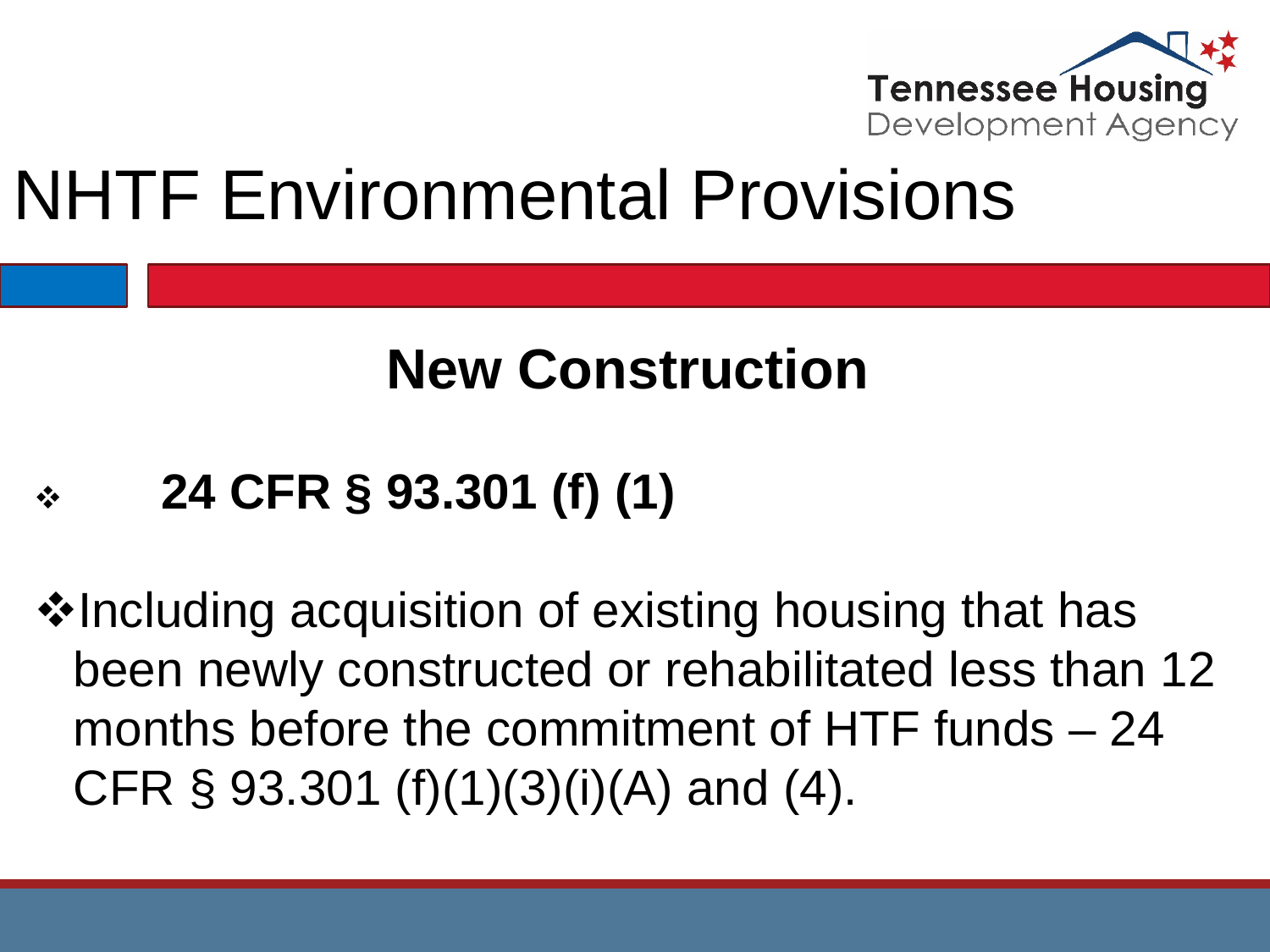

### NHTF Environmental Provisions

#### **Rehabilitation**

#### **24 CFR § 93.301 (f) (2)**

Including acquisition of existing housing that has not been newly constructed or rehabilitated less than 12 months before the commitment of HTF funds – 24 CFR § 93.301 (f)(1)(3)(i)(B) and (4).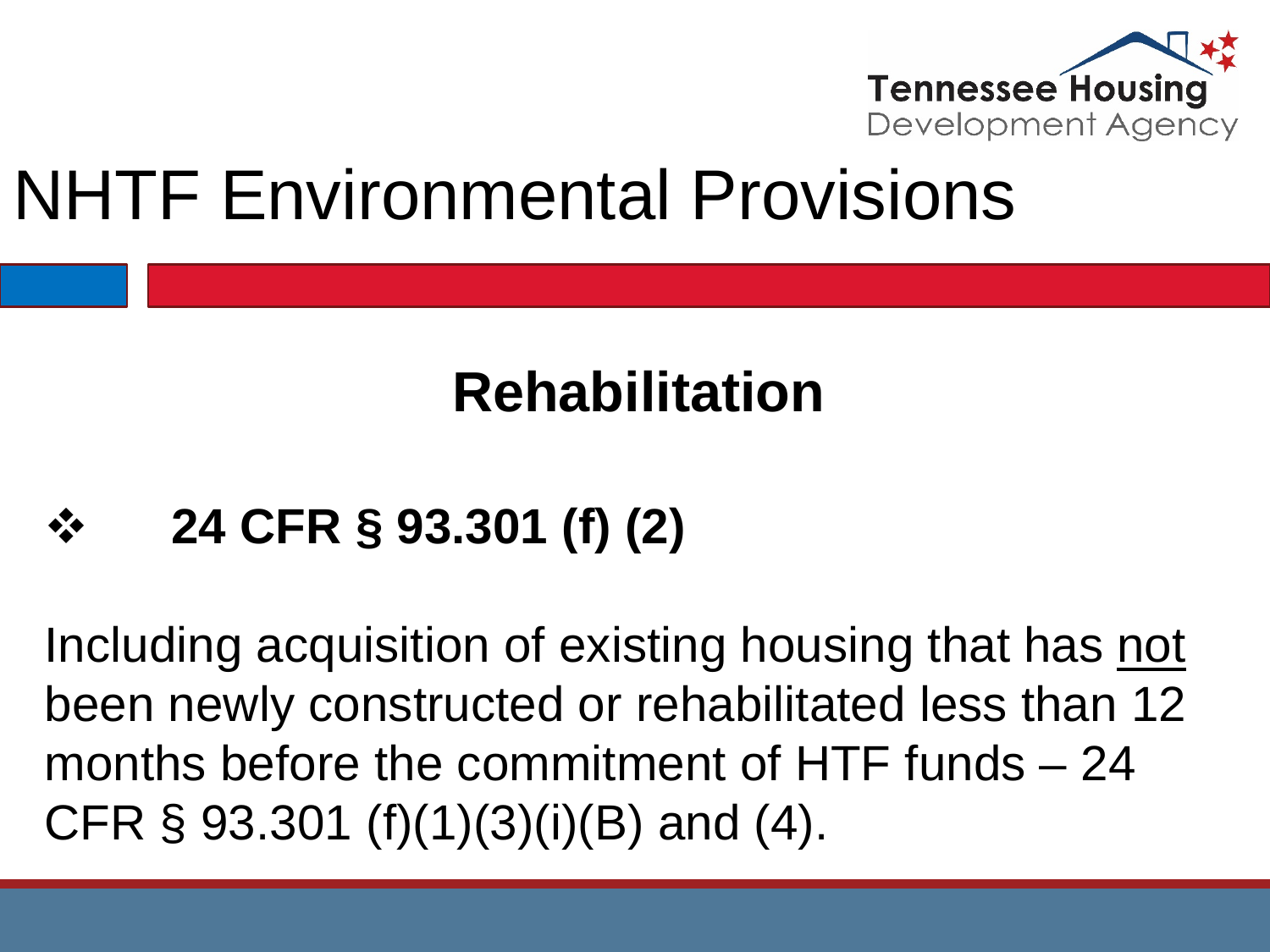

## HTF Environmental Provisions Cover-

#### **☆Historic Preservation**

- Farmlands
- **☆Airport Zones**

#### Coastal Barrier Resources System

- Coastal Zone Management
- **☆Floodplains**
- *<u>* Wetlands</u>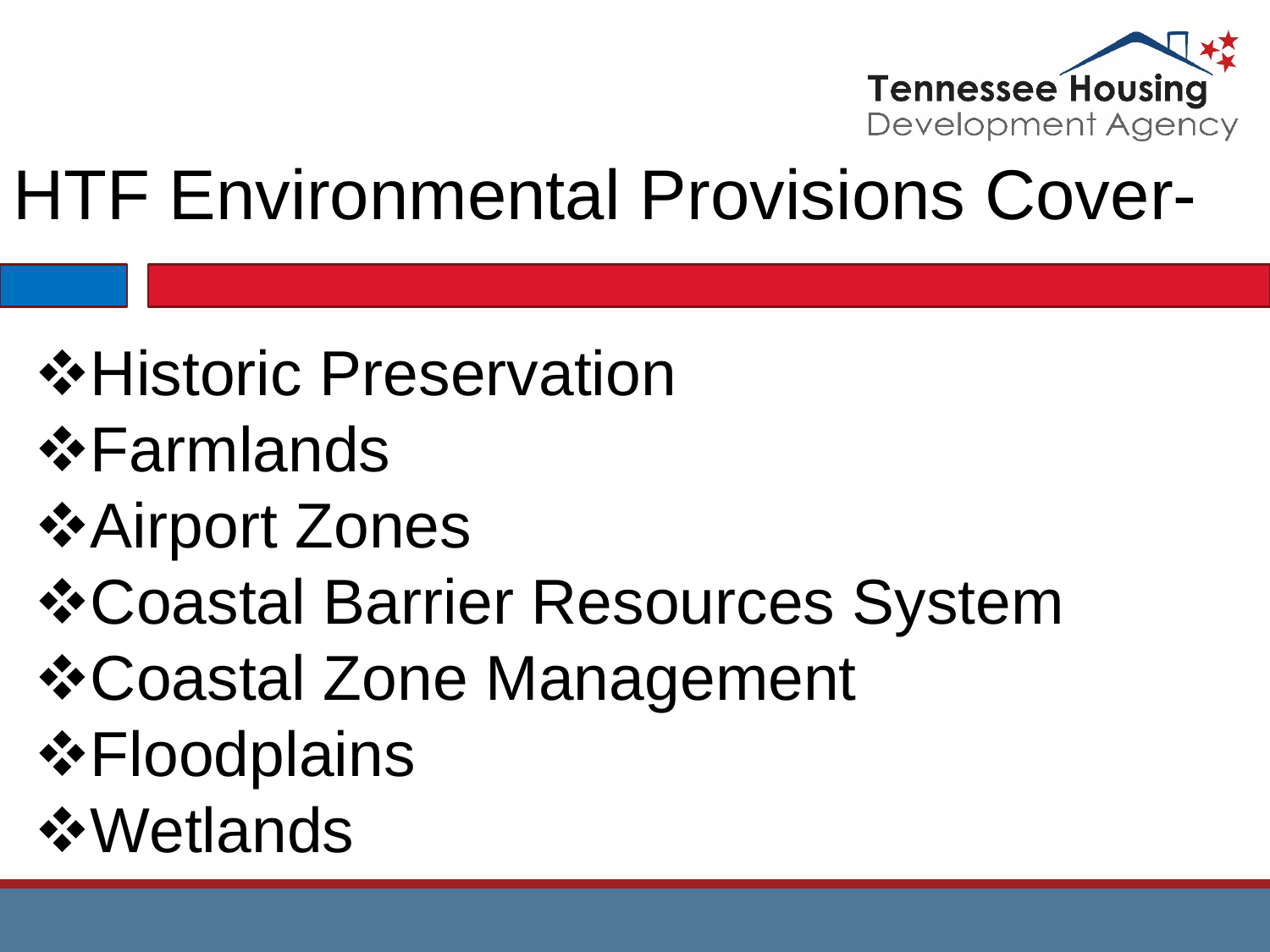

## HTF Environmental Provisions Cover-

### Explosives and Hazards

- *❖* Contamination
- **☆Noise**
- Endangered Species
- Wild and Scenic Rivers
- *❖***Safe Drinking Water**
- *❖* **Sole Source Aquifers**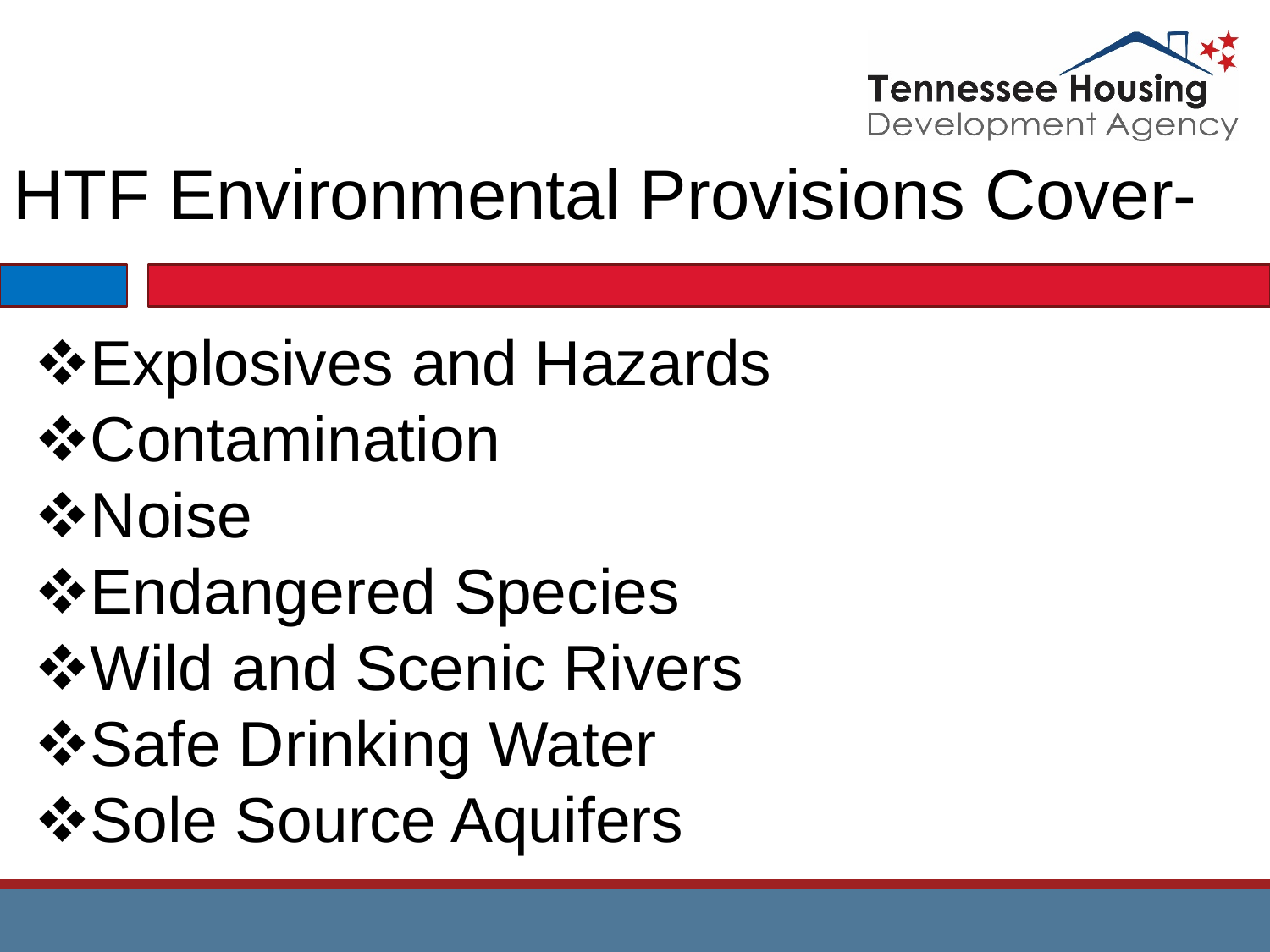

### What's the same as Part 50 / 58?

The following Environmental Provisions are the **same** as the Part 50 / 58 process-

- Coastal Barrier Resources System
- Coastal Zone Management
- ❖ Explosives and Hazards
- **❖ Endangered Species**
- **❖ Wild and Scenic Rivers**
- ❖ Sole Source Aquifers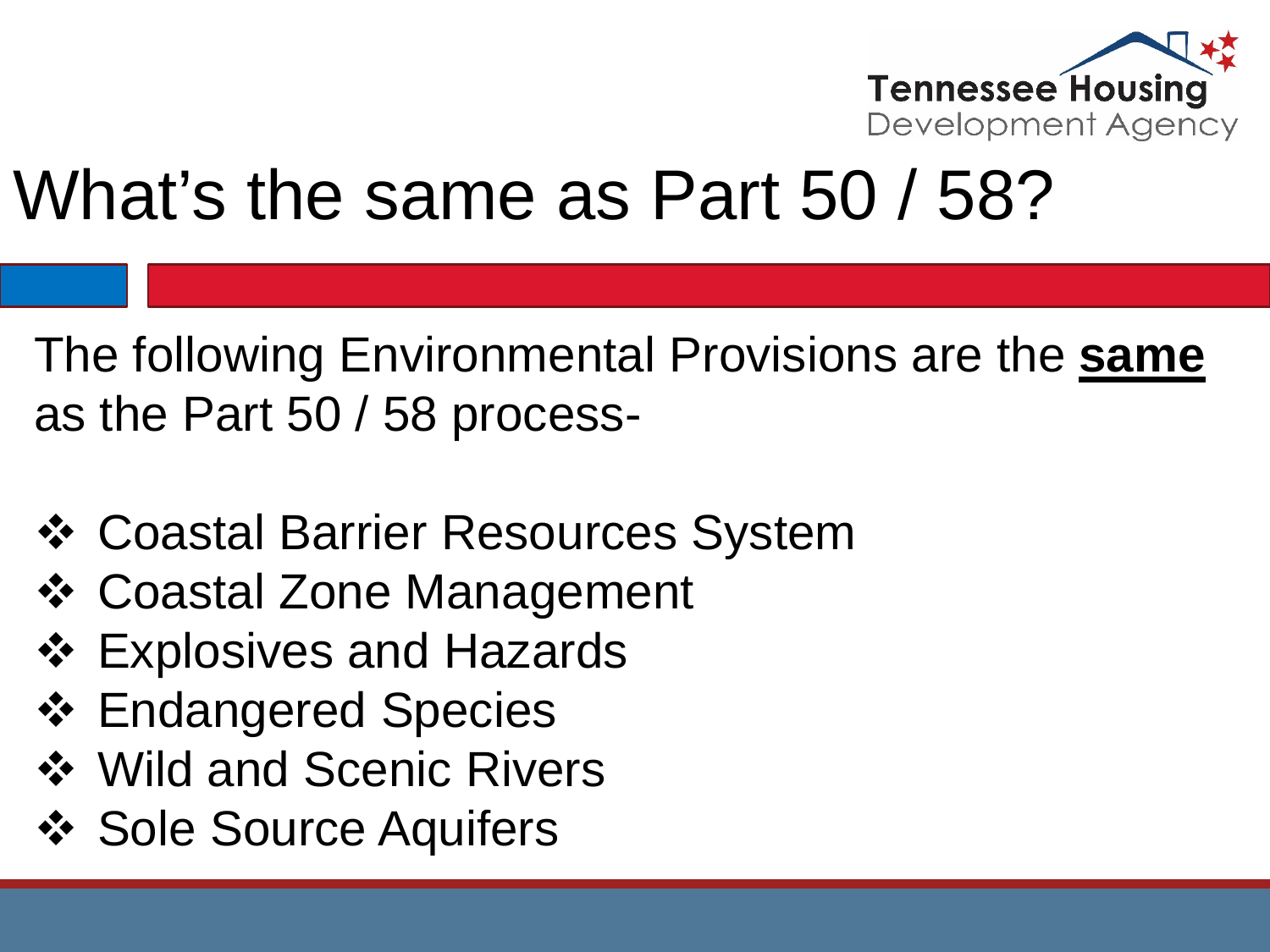

## What's different from Part 50 / 58?

The following Environmental Provisions are **NOT the same** as the Part 50 / 58 process (when combining HTF and other HUD funds-This is Important!)

- ❖ Historic Preservation
- ❖ Farmlands
- **❖ Airport Zones**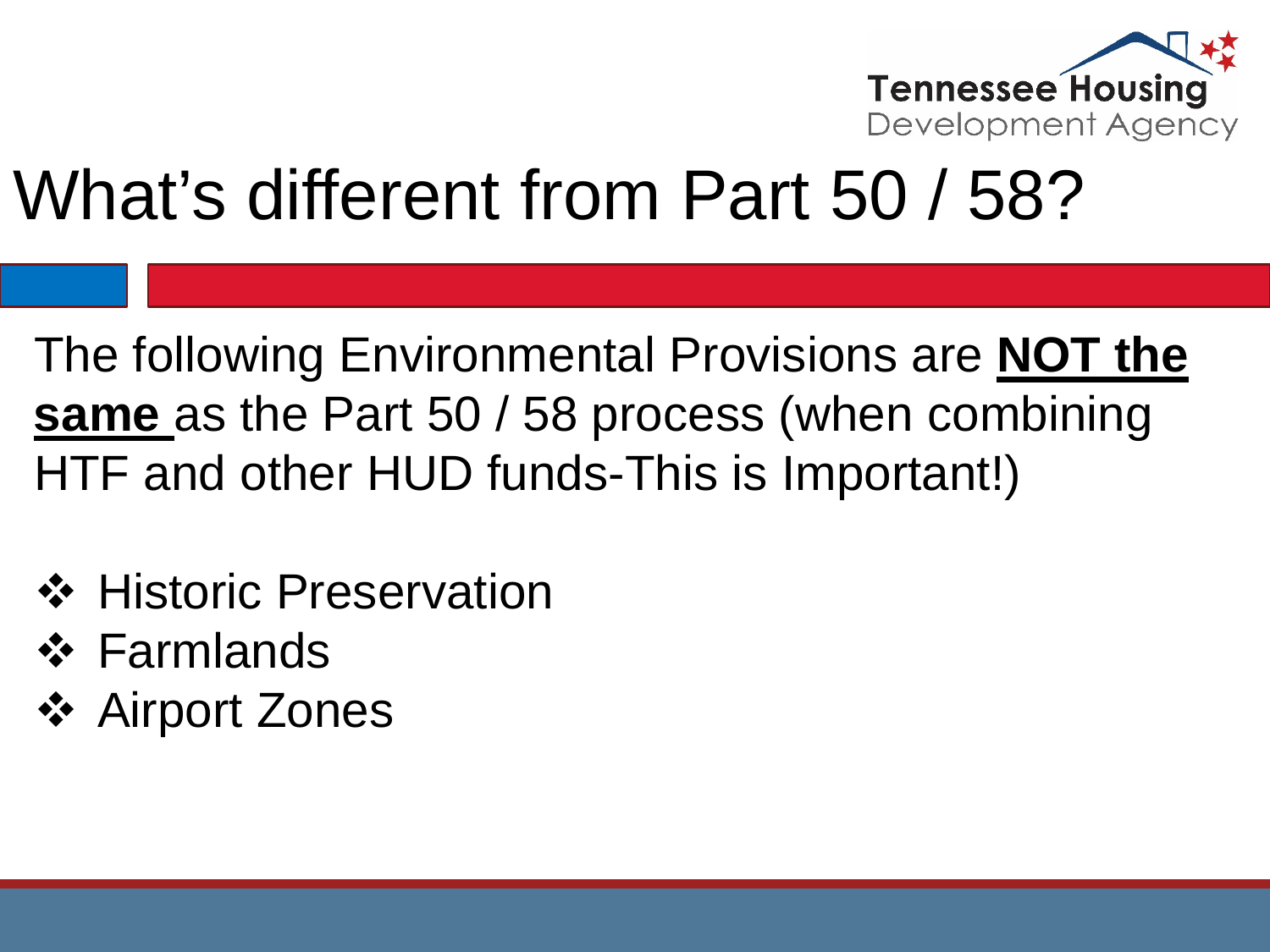

### What's different from Part 50 / 58?

#### (Cont.)

- **❖ Floodplains**
- **❖ Wetlands**
- **❖ Contamination**
- **☆ Noise**
- ❖ Safe Drinking Water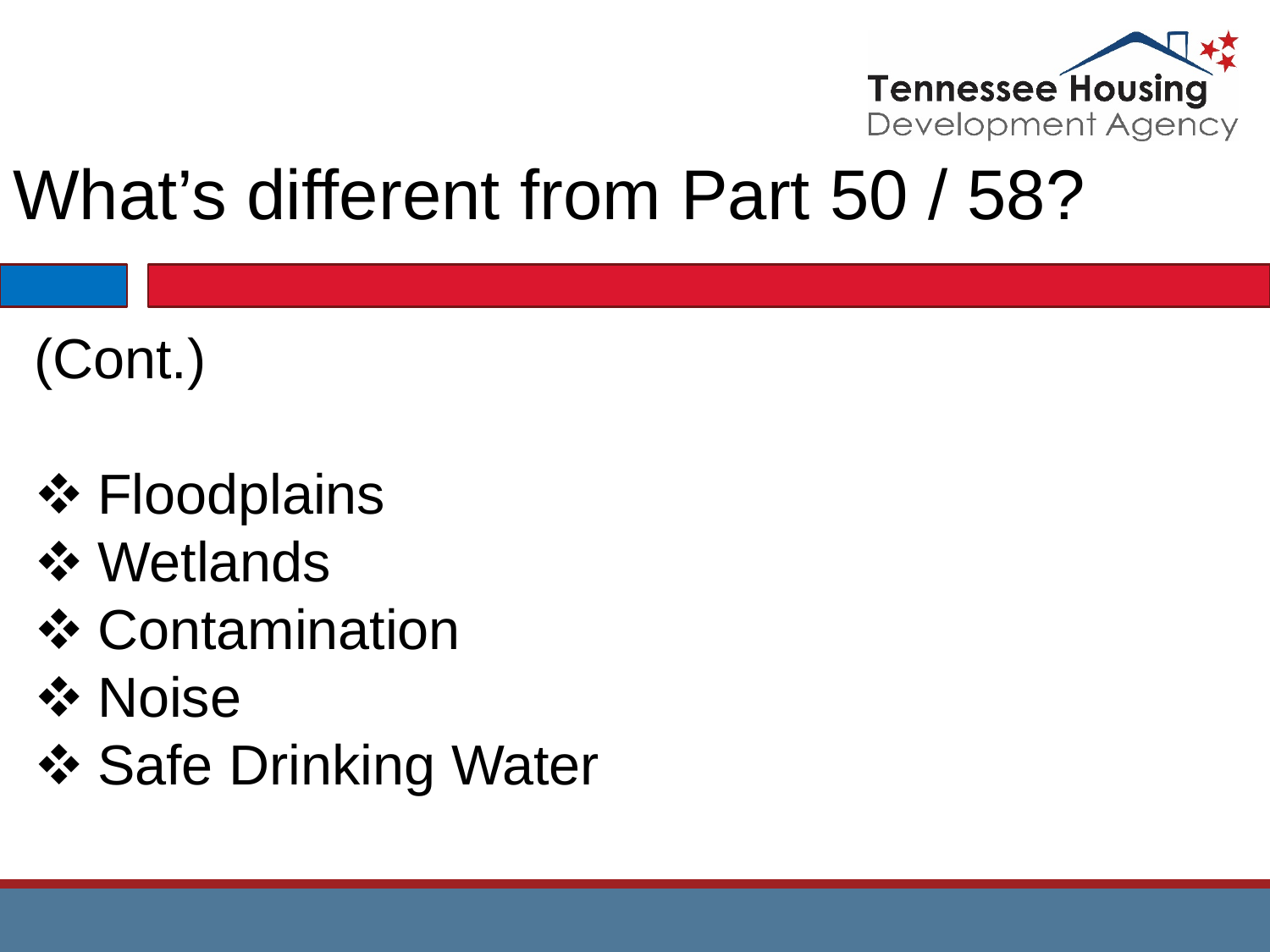

## What's different from Part 58?

When a project is only using HTF funds-

- $\lozenge$  **No Level of Review (CEST / EA)**
- **❖ No Public Comment**
- **☆ No request for Release of Funds and Certification**
- **☆ No Authority to Use Grant Funds**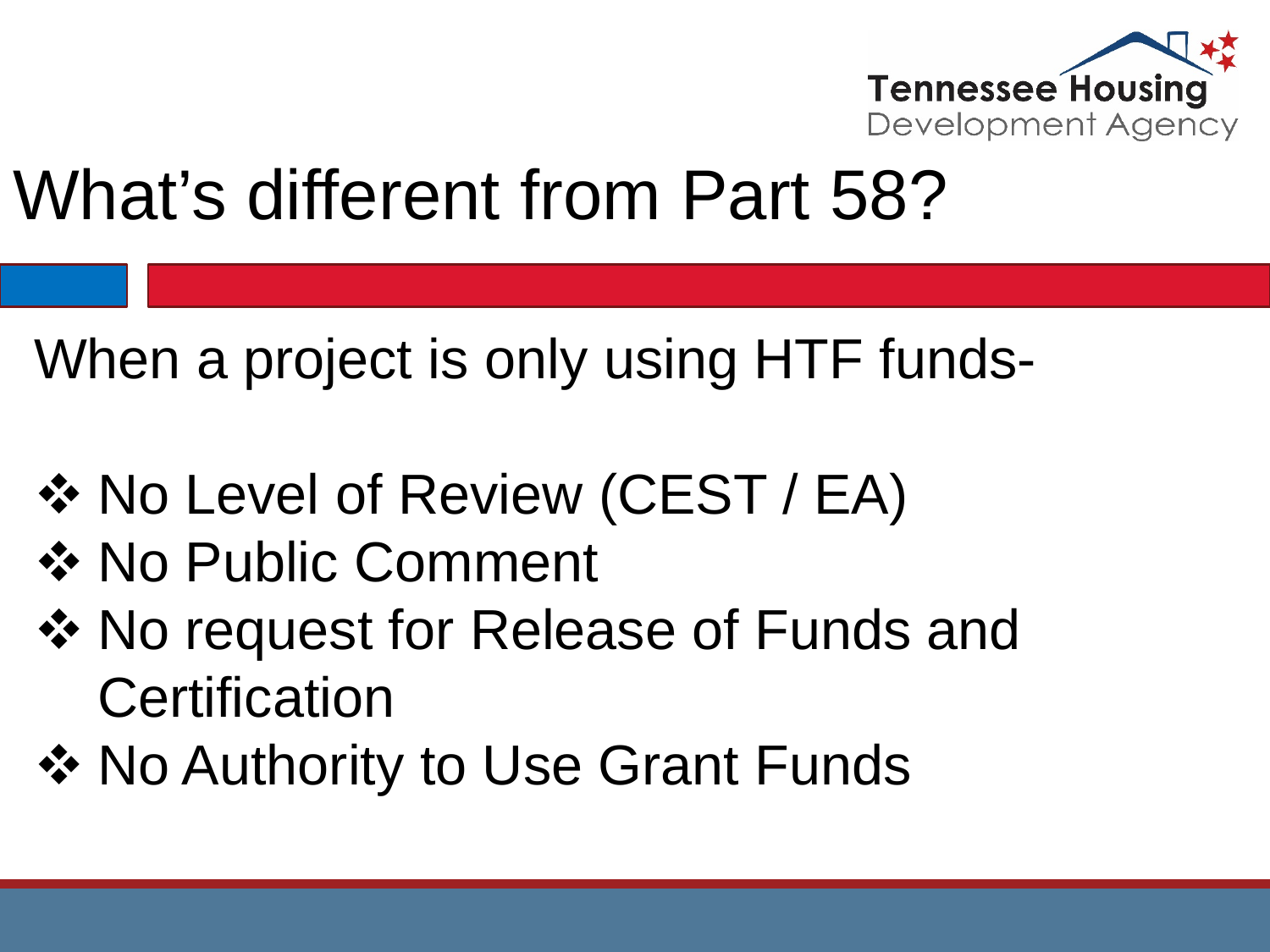

## HUD Exchange Resources

#### HTF Environmental Provisions:

<https://hudexchange.info/programs/environmental-review/htf/>

- **☆ Updates**
- **❖ Formats**
- **❖ Environmental Contacts**
- **❖ Webinar Recording**
- ❖ Testing for Lead in Water (Coming Soon)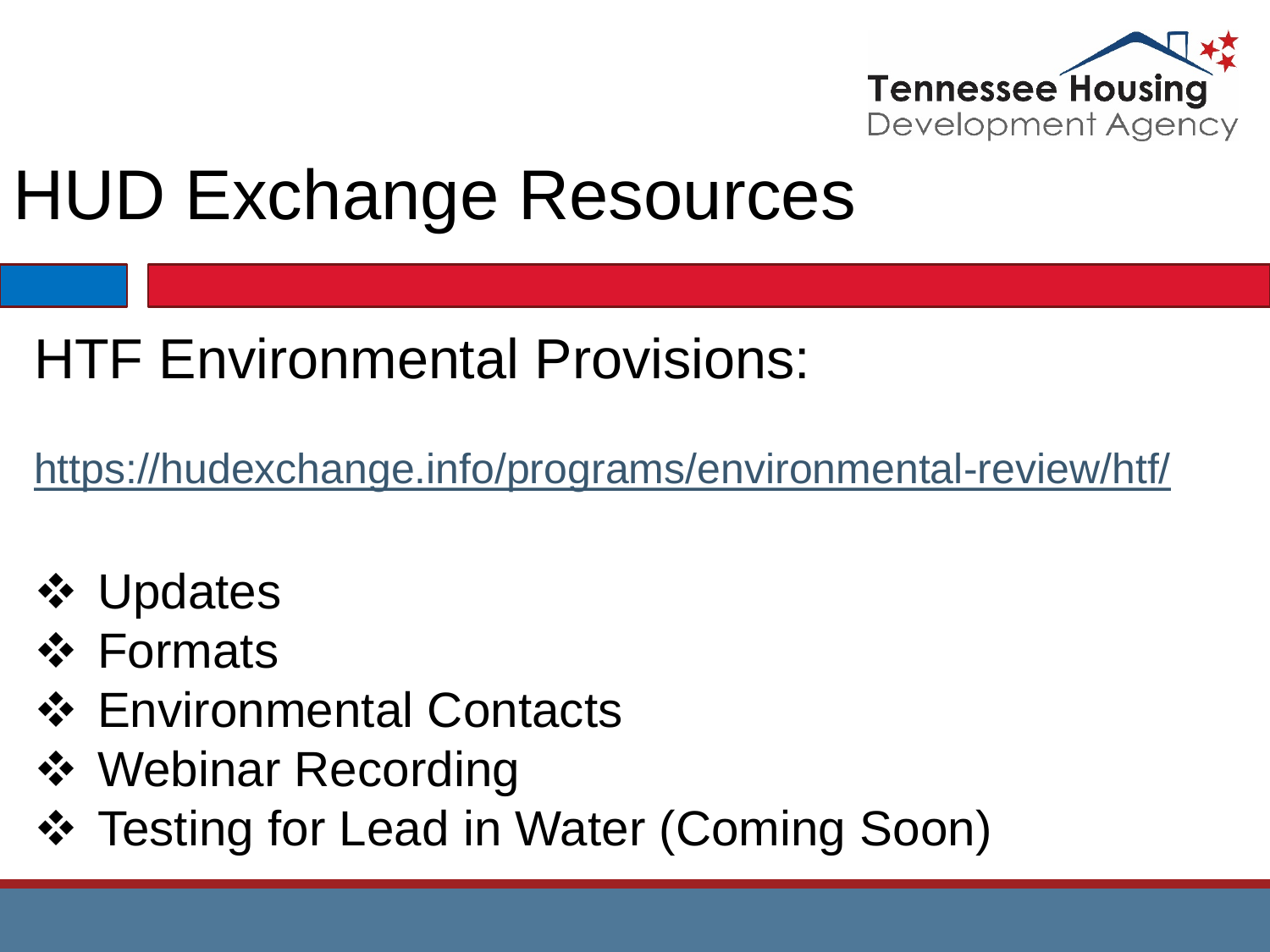

#### **Updates on Environmental Review**

#### **Wiser**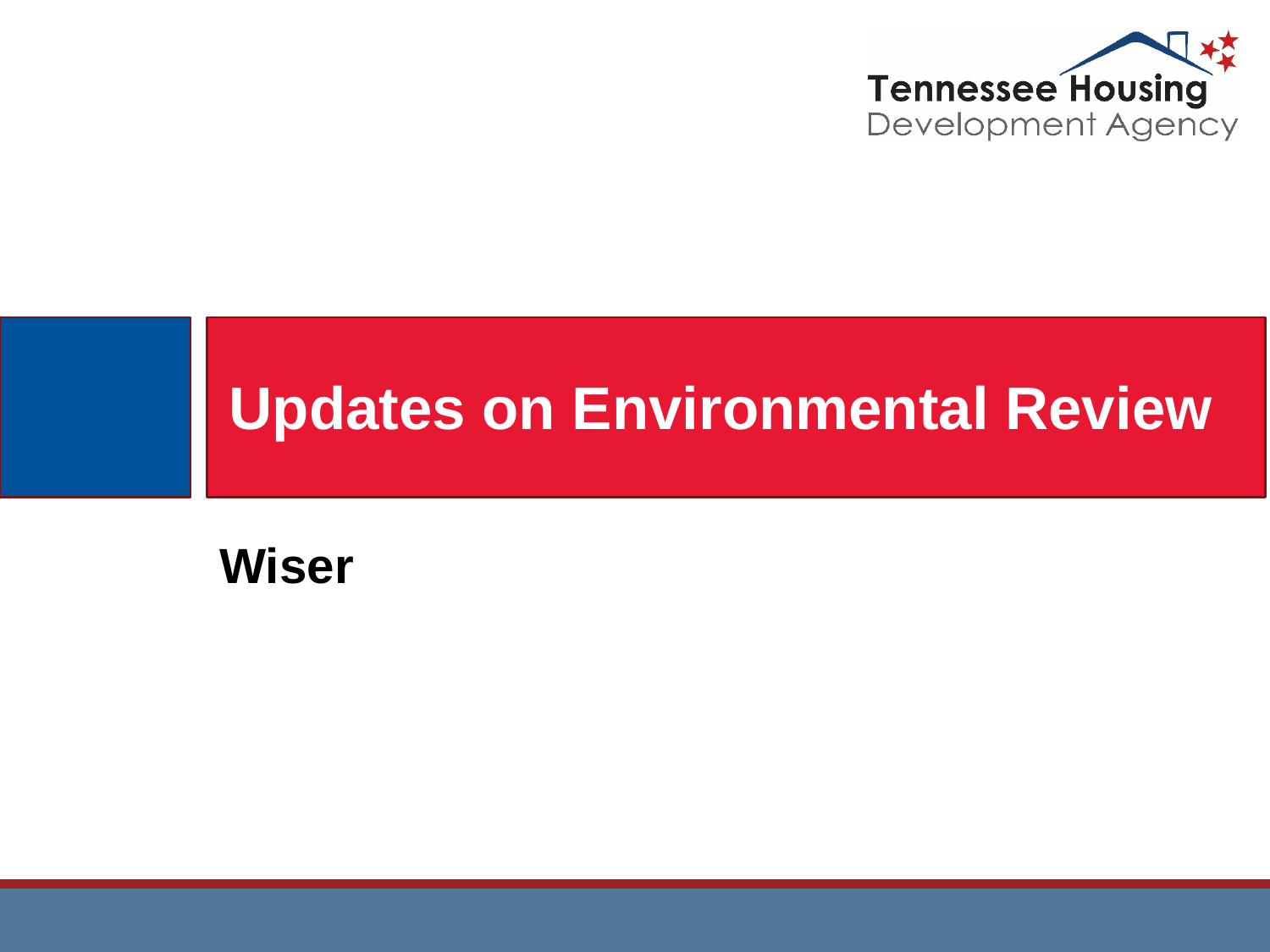

## What is Wiser?

- ❖ Self-Paced Learning
- **❖** Videos
- $\div$  Audio
- ❖ Text and Drill Downs
- Useful Links
- **☆ Site Visit**
- **❖ Scenarios**
- ❖ Knowledge Checks
- **☆ Credit**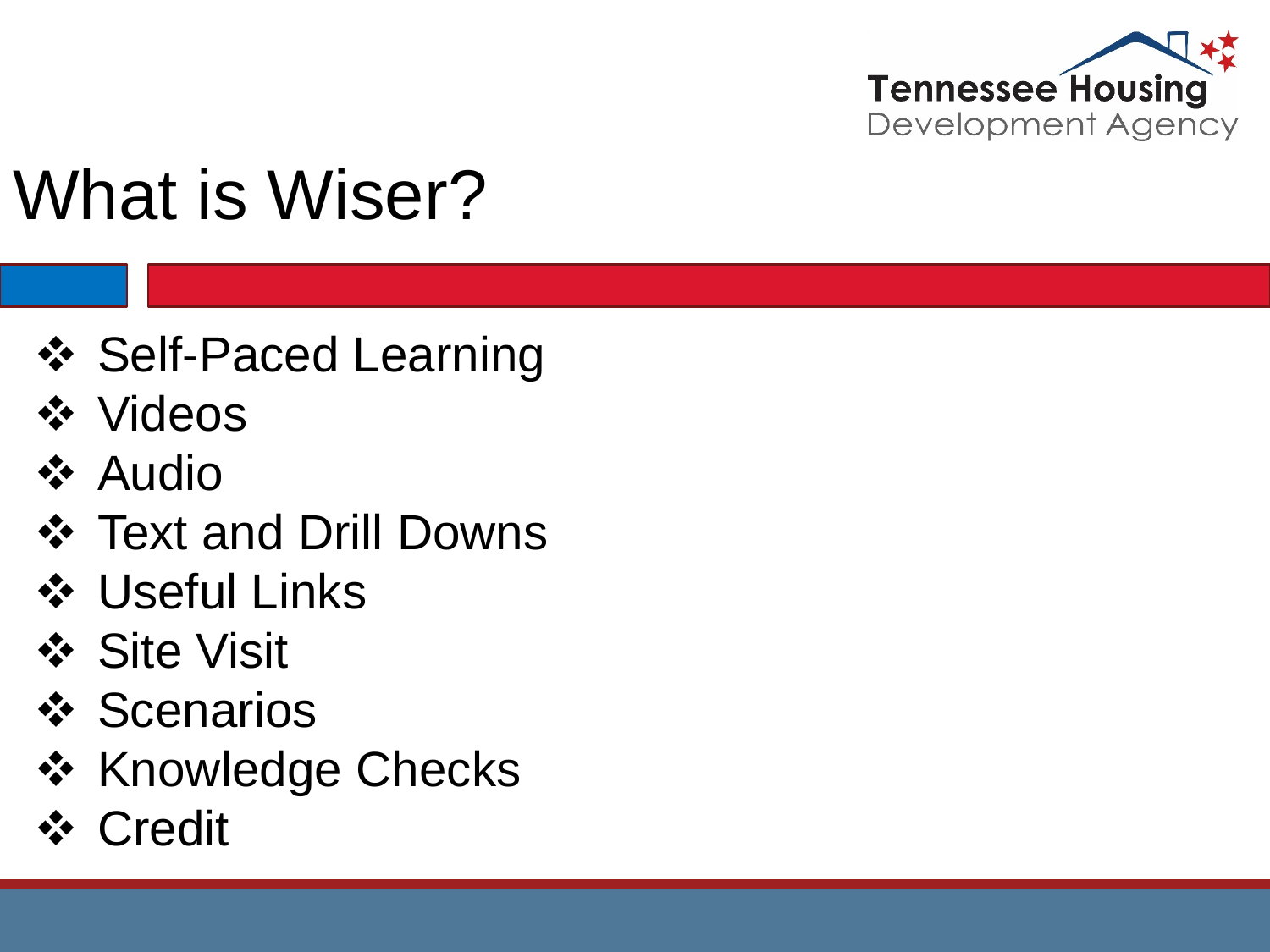

## Wiser Modules

- Getting Started (Part 50 and Part 58)
- ❖ Tools and Resources
- **❖ Airport Hazards**
- **❖ Endangered Species**
- ❖ Noise Abatement and Control
- $\div$  **Environmental Justice**
- Environmental Assessment Factors / Site Planning
- **❖ Explosive and Flammable Facilities**
- ❖ Wild and Scenic Rivers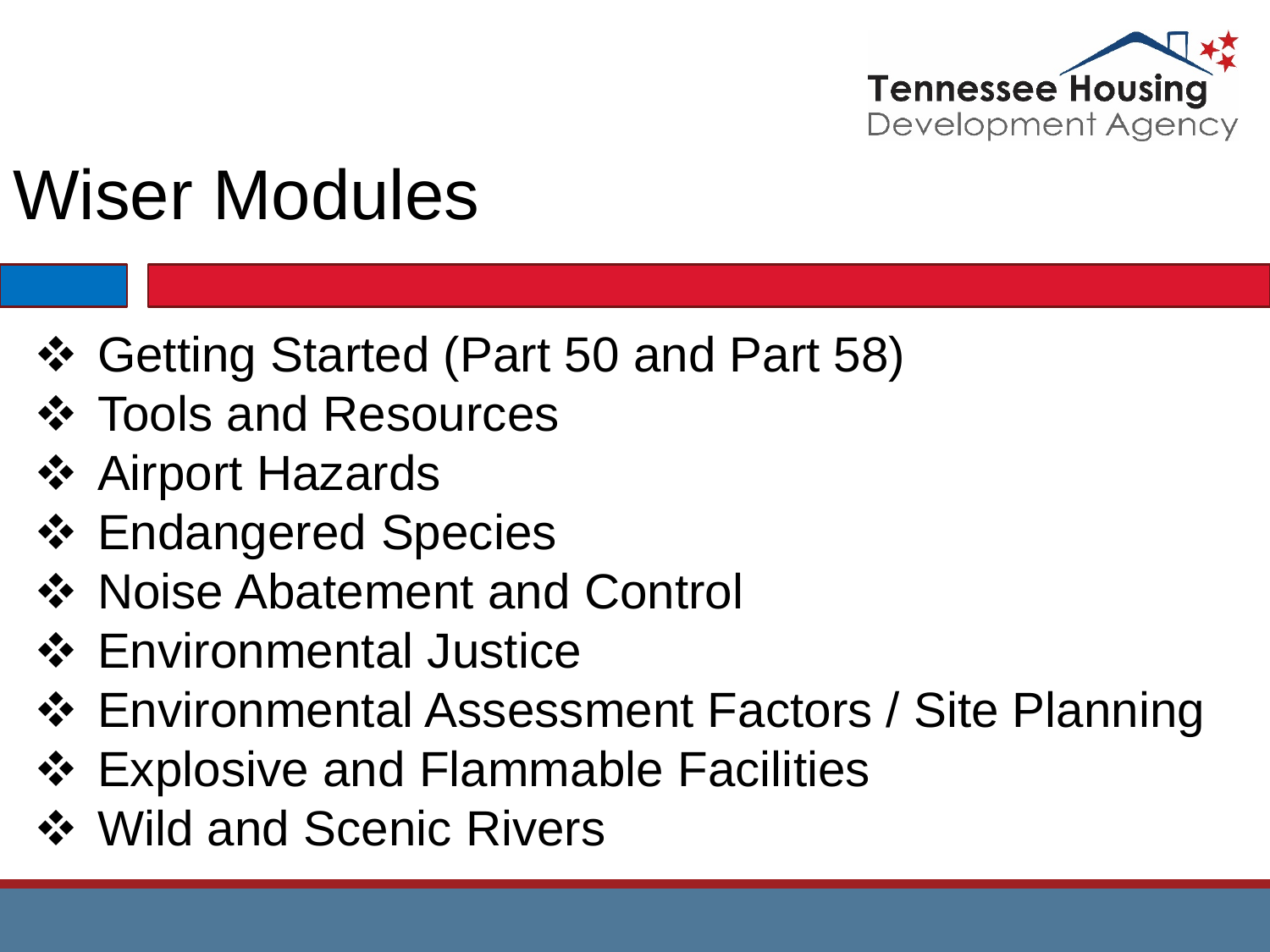

## Wiser Modules (cont.)

- **❖ Farmland**
- **❖ Water Elements** 
	- **❖ Floodplain Management**
	- ❖ Flood Insurance
	- **❖ Coastal barrier Resources**
	- Coastal Zone Management
	- ❖ Sole Source Aquifers
	- **☆ Wetlands**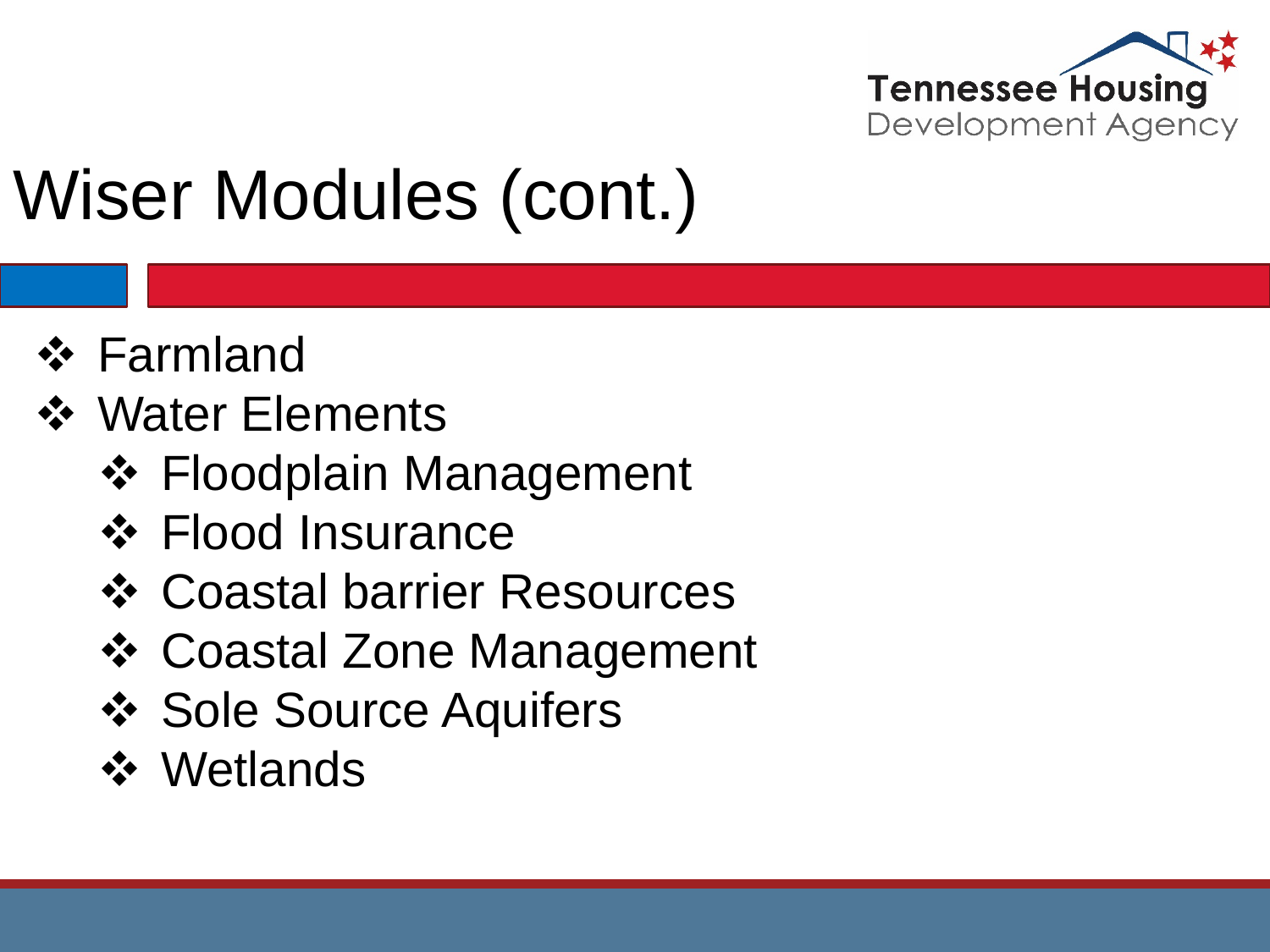

## Wiser Modules (cont.)

- **❖ Air Quality**
- ❖ Historic Preservation: The Section 106 Process
- ❖ Site Construction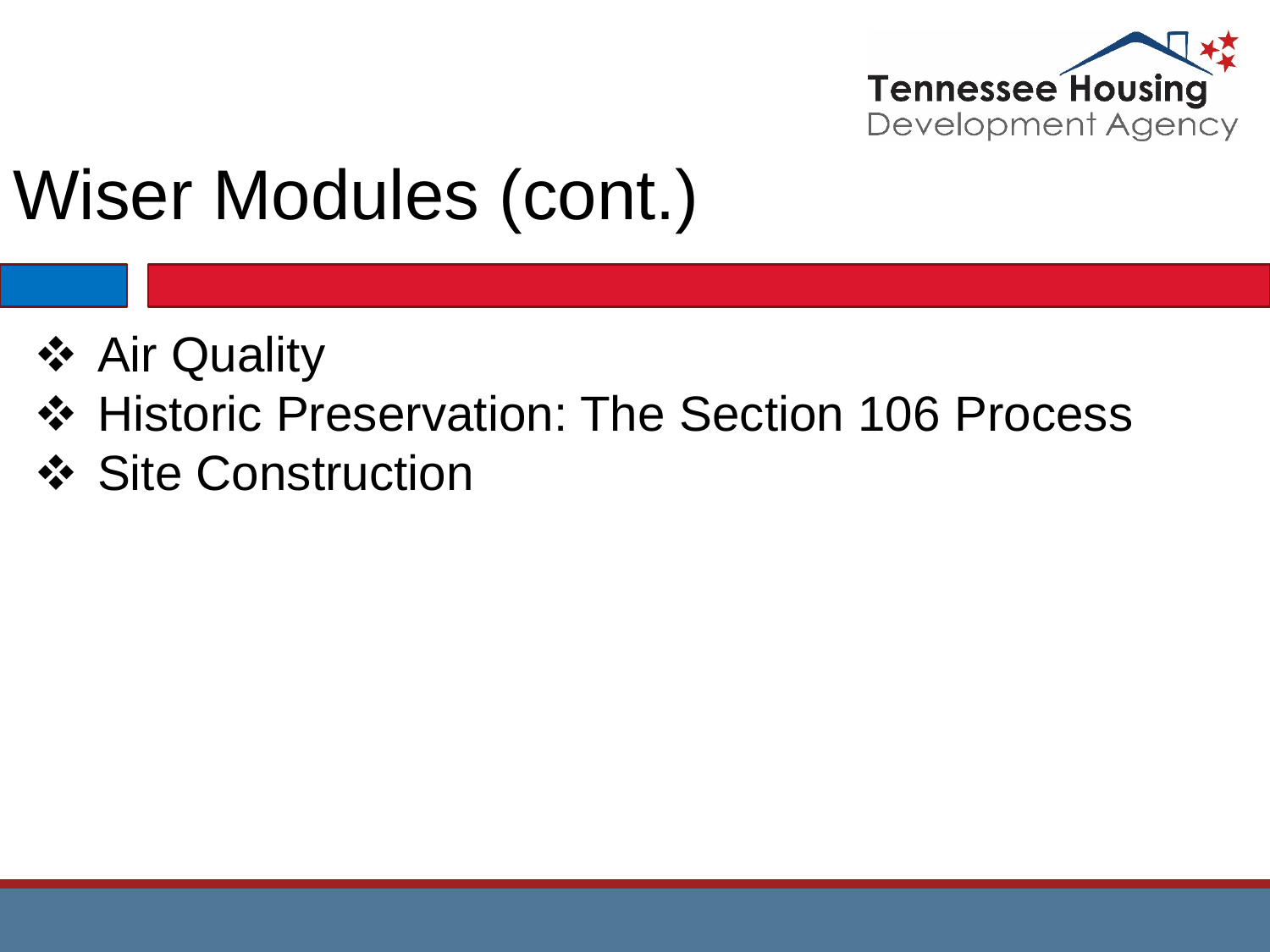

## Flow of the Modules

- **❖ Background** 
	- ❖ History
	- **❖ Regulations**
- ❖ Initial Screening
	- ❖ Instructions on how to...mapping, using HUD tools, etc.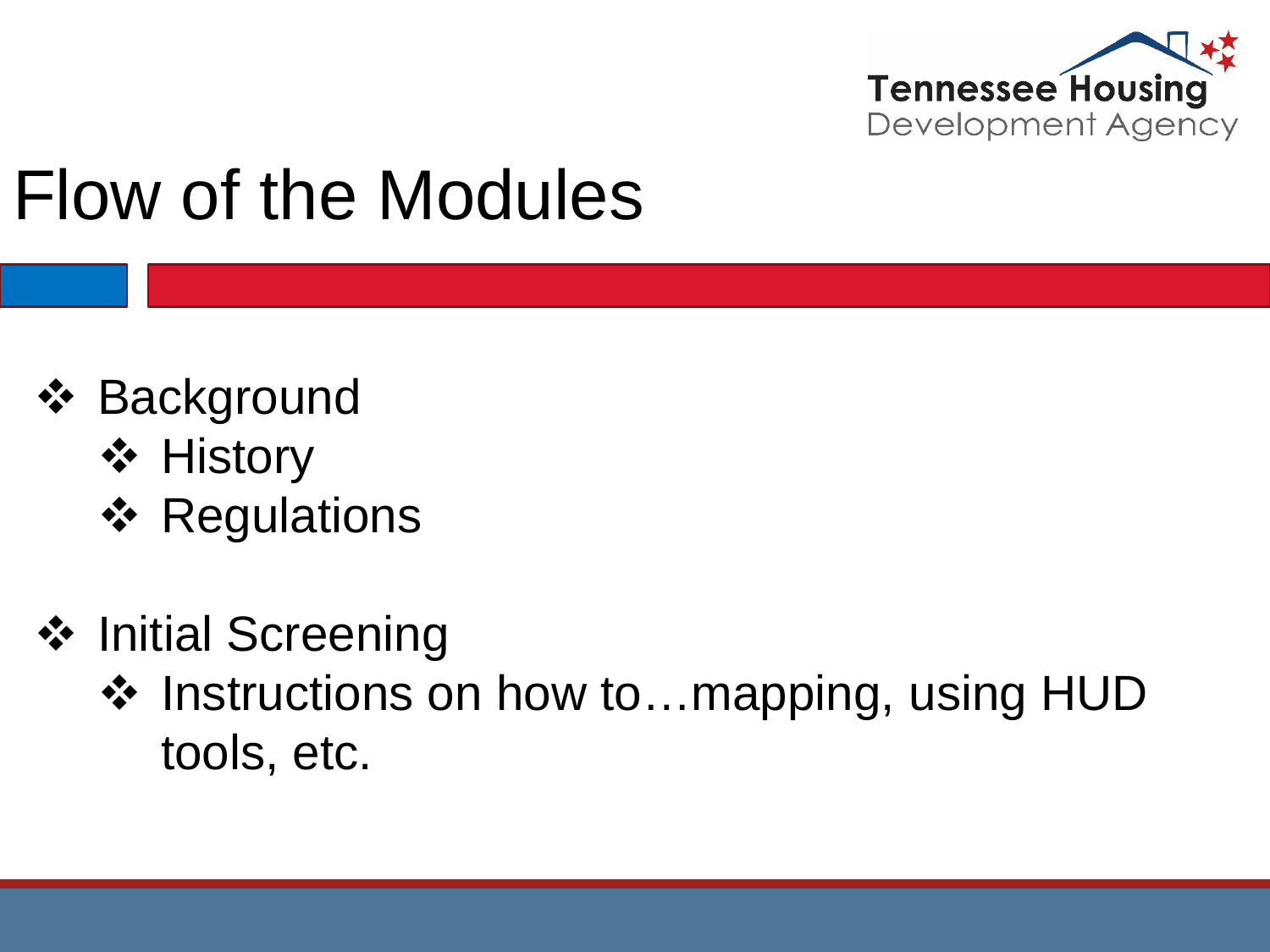

## Flow of the Modules (cont.)

- **❖ Analysis for HUD's Environmental Review** 
	- ❖ Steps to take
	- **❖ Documentation Required**
- **❖ Scenarios**
- ❖ Knowledge Checks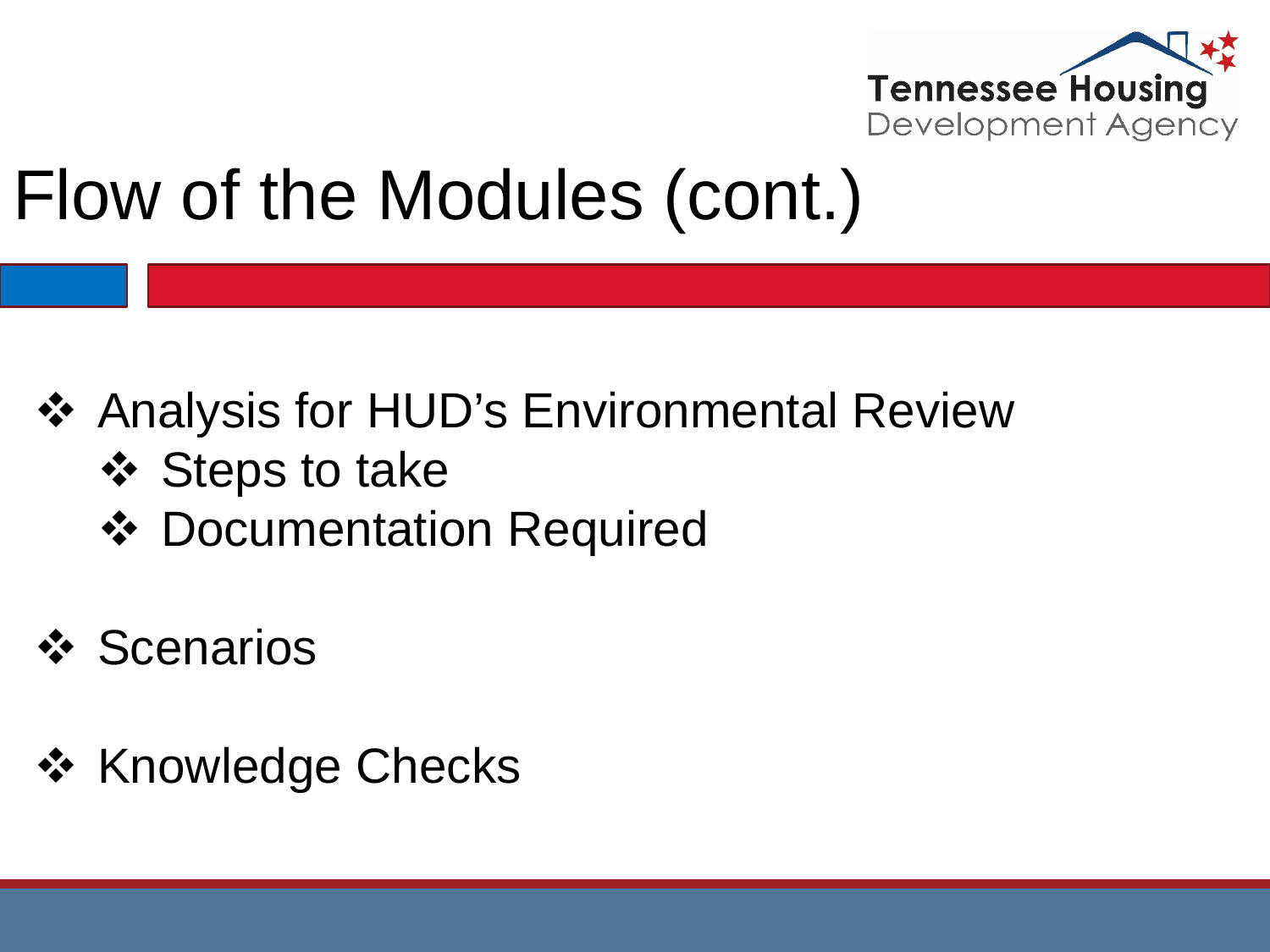

α



#### Getting Started: Part 58

This module describes the Part 58 environmental review process, defines a project, and explains the different levels of review and the requirements associated with each one.

Quiz and Feedback



#### Getting Started: Part 50

This module describes the Part 50 environmental review process; defines a project, and summarizes the different levels of review and the requirements associated with each.

**Ouiz and Feedback** 



#### **Getting Started: Tools and Resources**

This module guides you through the environmental review process, and describes where to look for resources for the environmental review; identifies who to contact for specific laws and authorities: and describes how to prepare for and conduct an Environmental Site Visit.

**Ouiz and Feedback**